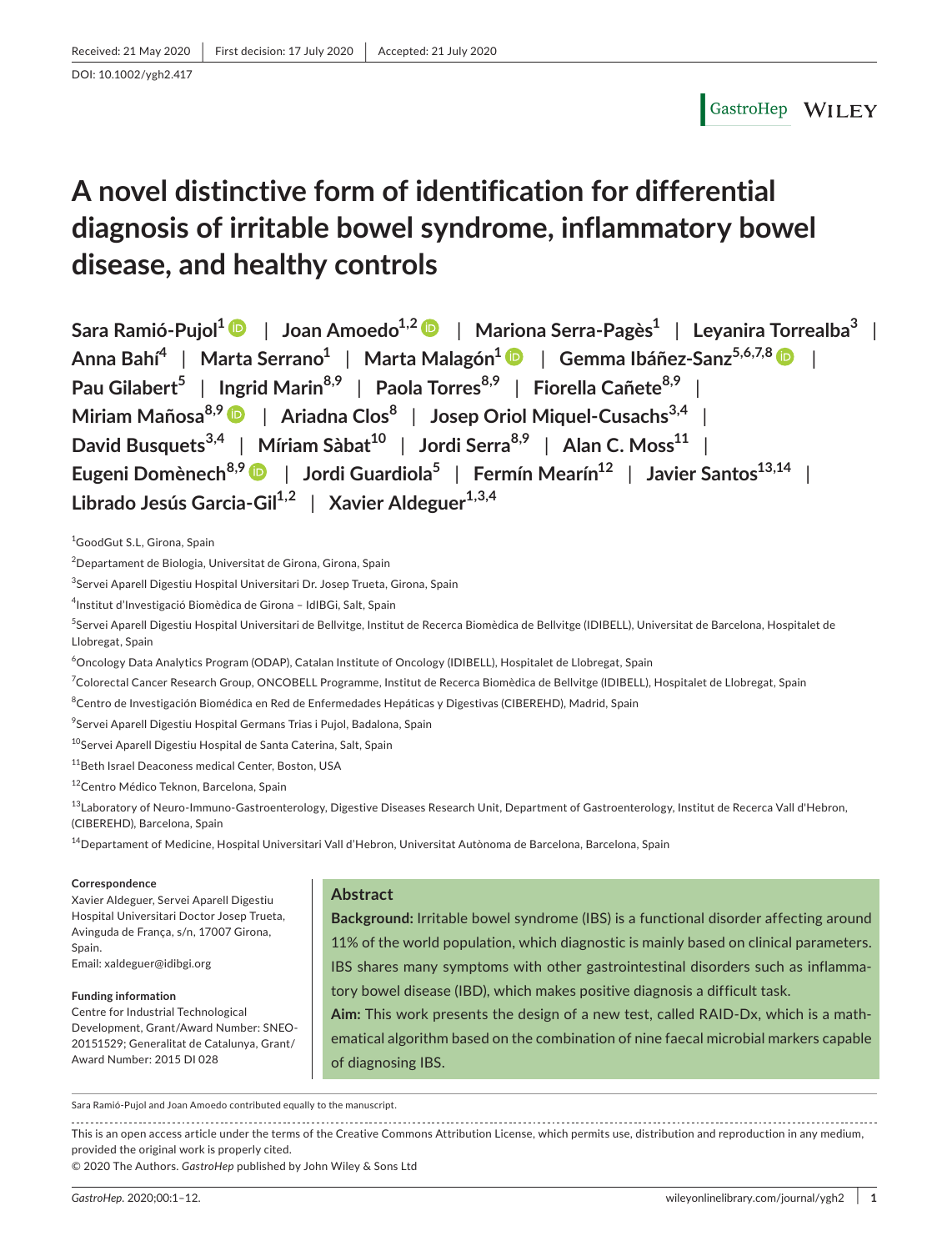**Methods:** A cohort consisting of 165 subjects (52 IBS and 52 IBD patients, and 61 healthy controls) was recruited from the Gastroenterology Department of six hospitals. Each patient provided a stool sample from which DNA was extracted, and microbial markers composing RAID-Dx were analysed by qPCR. The results obtained were used to define and validate the RAID-Dx algorithm.

**Results:** The abundance of the biomarkers included in the algorithm differed according to the diagnosis. RAID-Dx shows a high capacity to diagnose IBS with a sensitivity of 82.4% and a specificity of 85.7%. RAID-Dx also reports higher sensitivity and specificity values than faecal calprotectin for IBS and IBD differentiation.

**Conclusions:** RAID-Dx is a noninvasive tool aimed to diagnose IBS with high sensitivity and specificity. The use of this new tool for IBS diagnosis could significantly improve disease management, minimise its misdiagnosis and increase patients' quality of life.

## **1** | **INTRODUCTION**

Irritable bowel syndrome (IBS) is a functional disorder in which recurrent abdominal pain is associated with defecation or changes in bowel habits. $1$  IBS affects around 11.0% of the population $^2$  and only a minority of IBS patients (30%-50%) seek healthcare, accounting for 25% of the visits to a gastroenterologist and up to 12% of the visits to primary care doctors. $3$  Thus, it results in the generation of a substantial workload in both primary and secondary care being a significant socioeconomic burden.

IBS pathophysiology is exceptionally complex since it involves different factors such as abnormal intestinal motility, visceral hyperalgesia, increased intestinal permeability, immune activation, altered intestinal microbiota, and disturbance in brain-gut function.<sup>2</sup> Amongst people who meet clinical criteria for IBS diagnosis, symptoms severity varies over a broad spectrum, ranging from very mild to incapacitating,<sup>4</sup> which makes IBS patients have a worse quality of life when compared to the healthy population.<sup>5</sup>

Despite the fact that IBS is a bothersome disorder with high prevalence and its pathophysiology is quite well known, to date, no positive test diagnosis exists. Several clinical diagnostic criteria (ie, Kruis, Manning, Rome) have been traditionally used to distinguish IBS patients from those with organic bowel disease in daily clinical practice,<sup>6</sup> being the most recent and commonly used the Rome IV criteria.<sup>2</sup> Nonetheless, there is still considerable overlap between IBS symptoms and those shown by some organic diseases such as Inflammatory Bowel Disease (IBD). Therefore, the current diagnose of IBS consists of conducting a series of tests (including laboratory tests, imaging tests, and endoscopies) in order to rule out some other diseases that may mimic IBS. Currently, it is estimated that up to 45% of patients wait for more than one year for the diagnosis of these conditions and up to 17% wait for more than 5 years.

Nowadays, one of the biomarkers most extensively used in clinical practice to differentiate IBS from IBD is Faecal Calprotectin (FC). Its abundance in faeces highly correlates with the inflammation activity found in the bowel mucosa, $^7$  with a high sensitivity to

discriminate IBD. This biomarker is especially suited for screening IBD since the gold standard method to diagnose it is the colonoscopy. However, colonoscopy procedures are not considered the best option due to their associated costs, ever-increasing waiting lists, risks, and patients' inconvenience. Unfortunately, a considerable number of IBS are diagnosed as false positive, and all these patients must undergo an unnecessary colonoscopy.

Although the aetiology of this disorder has not been determined to date, research findings have revealed that IBS patients feature metabolomic changes and alterations in colonic fermentation, and that gut microbiota may be relevant for the disease pathogene- $\sin^{8-10}$  Some studies report that the change in intestinal microbiota caused by acute gastroenteritis is associated with an increased risk of subsequent development of IBS.<sup>11-13</sup> Besides, antibiotic therapy, even when given systemically, has also been significantly associated with IBS.<sup>14</sup> A recent systematic review has reported an exhaustive analysis of the literature, demonstrating the presence of pro-inflammatory species in the gut microbiota of patients with IBS, including phylum Proteobacteria, family Enterobacteriaceae, and genus *Bacteroides* (phylum Bacteroidetes).<sup>15</sup> Additionally, potentially beneficial bacterial species such as *Faecalibacterium prausnitzii* were also found in the microbiota associated with IBS patients.<sup>15</sup> The variety of techniques and samples used in the different studies may hamper reaching a consensus on the IBSdysbiosis signature.10,16,17

A preliminary, prospective study performed in our laboratory with intestinal mucosal samples of 111 individuals (10 IBS, 45 Crohn's Disease (CD), 25 Ulcerative Colitis (UC), and 31 healthy volunteers) showed differences in the relative abundance of *F prausnitzii* and *Escherichia coli* (ECO) when IBS patients were compared with IBD patients or with healthy controls. $^{18}$  Based on these data, a noninvasive test capable of diagnosing IBS and differentiating it from IBD was designed. The resulting tool, called RAID-Dx, is based on a mathematical combination of the abundances of eight faecal microbial biomarkers. The aim of this study was to evaluate the capacity of RAID-Dx to diagnose IBS and differentiate it from IBD, comparing the results with those obtained with FC.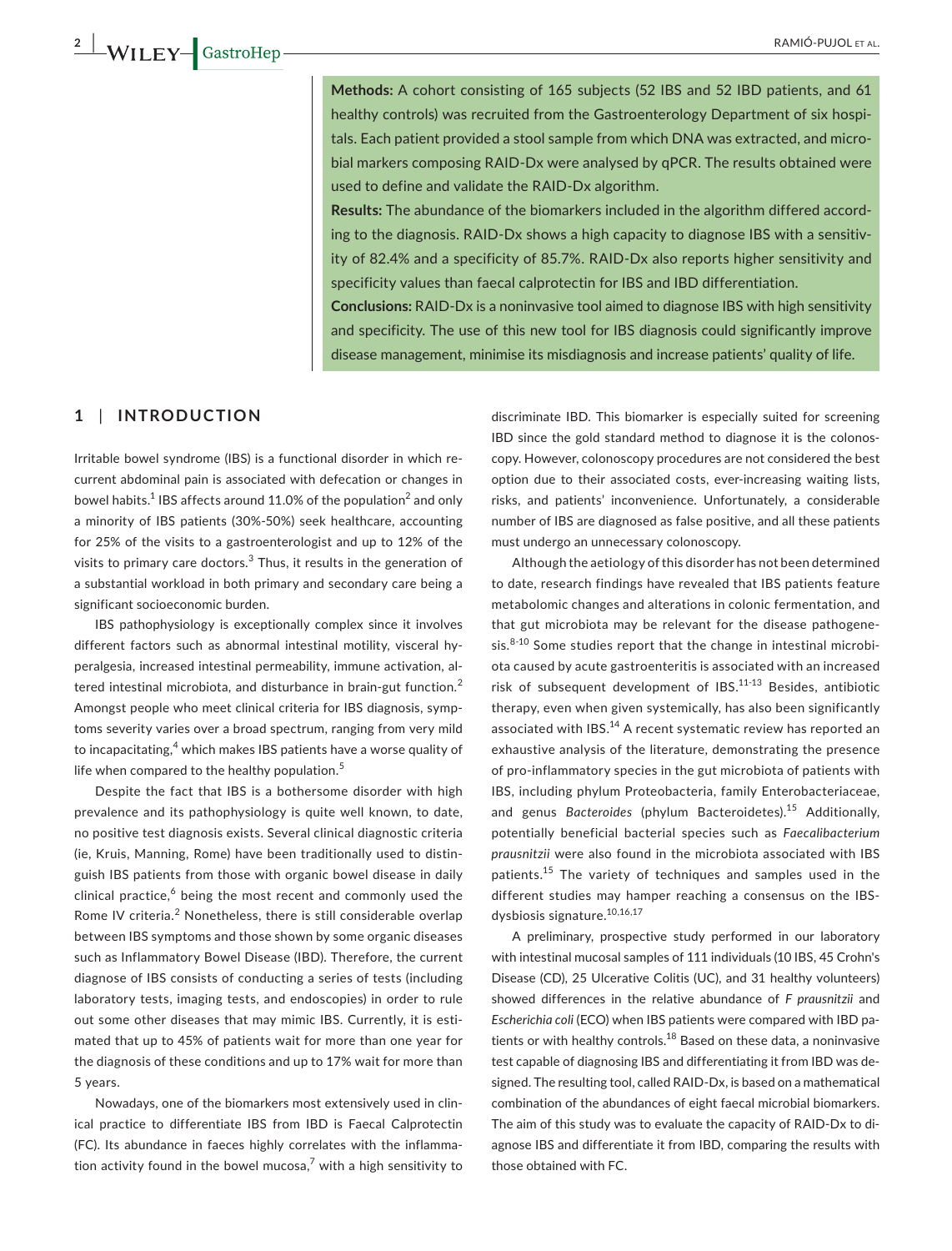## **2** | **MATERIALS AND METHODS**

#### **2.1** | **Study population**

A cohort consisting of 52 IBS patients, 52 IBD patients (25 diagnosed of CD and 27 diagnosed of UC), and 61 healthy individuals were recruited by the Gastroenterology Departments of six medical centres: Hospital Universitari Doctor Josep Trueta [Girona, Spain], Hospital Santa Caterina [Salt, Spain], Hospital Universitari de Bellvitge [l'Hospitalet de Llobregat, Spain], Hospital Universitari Germans Trias i Pujol [Badalona, Spain], Centro Médico Teknon [Barcelona, Spain], and Beth Israel Medical Center [Boston, USA].

The diagnosis of IBS was performed according to established clinical criteria and, lately, confirmed by a colonoscopy performed within the last three years, in which no valuable macroscopic lesions were found. The diagnosis of CD and UC was performed according to established clinical, endoscopy, and histological criteria. The control group consisted of two different populations of healthy controls, 52.5% of them were certified by a gastroenterologist as being digestively healthy according to established clinical criteria. The other half of the healthy population (47.5%) underwent a colonoscopy for CRC screening based on familial studies or because of hemorrhoidal bleeding.

The inclusion criteria to participate in the study differed depending on the diagnosis. IBS patient's inclusion criteria were: (1) subjects aged over 17 years, (2) IBS diagnosis according to Rome IV criteria, and (3) colonoscopy performed or scheduled without value macroscopic lesions. The inclusion criteria for CD and UC patients were: (1) subjects aged over 17 years old, (2) diagnosed of CD or UC, (3) with active disease defined by colonoscopy (SES-CD > 0 and MES > 0, endoscopic scores for CD and UC, respectively). Finally, inclusion criteria for healthy controls were: (1) aged over 17 years old, (2) certified by a gastroenterologist as digestively healthy or with a routine colonoscopy undergone for familial studies or hemorrhoidal bleeding. Exclusion criteria were the same for all recruited subjects: (1) individuals who received antibiotic treatment, prebiotic or probiotic drugs within last month prior to inclusion, (2) pregnancy, (3) severe morbidity, and (4) previous intestinal surgery or any significant intestinal condition that may alter the results according to investigators criteria. The baseline clinical characteristics of the recruited subjects are shown in Table 1.

#### **2.2** | **Ethical considerations**

The study protocols (clinical investigation code: RAIDCD2016\_2, RAIDCD2016\_4, and GG-IBS-1001) were approved by the Clinical Research Ethics Committee from all the participating centres between 2016 and 2018.

## **2.3** | **Faecal sample collection**

Patients collected faecal samples from a single bowel movement at home in a sterile container of faeces. Samples were immediately

frozen after deposition in a domestic freezer. Patients collected the

samples the week prior to their scheduled colonoscopy and before undergoing bowel cleansing. Those patients without a scheduled colonoscopy had no restrictions on sample collection. Then, subjects brought samples to the hospital, where they were kept frozen at −20°C for short-term storage, and at −80°C upon arrival at GoodGut SL facilities in Girona (Spain).

### **2.4** | **Faecal calprotectin determination**

The concentration of FC was measured at LABCO (SynLab – Barcelona), using a quantitative enzyme-linked immunosorbent assay (ELISA, Buhlman Test). Sensitivity and specificity values obtained using those predetermined cut-off values established for the IBS and IBD discrimination were examined (50 and 150 µg FC/g of faeces).<sup>19</sup>

#### **2.5** | **DNA extraction from stool samples**

Genomic DNA was extracted from faecal samples after homogenisation using NucleoSpin® Soil (Macherey-Nagel GMbH & Co., Duren, Germany) by following the manufacturer's instructions. DNA was finally eluted in a 100 µL of SE Elution Buffer and stored at −20 °C until its use.

#### **2.6** | **qPCR assay for IBS biomarkers**

The specific microbial sequences targeted different groups according to their characteristics: Eubacteria (EUB) as the total bacterial load; *Faecalibacterium prausnitzii* (FPR), *F prausnitzii* phylogroup I (PHGI), *F prausnitzii* phylogroup II (PHGII), *Akkermansia muciniphila* (AKK), *Ruminococcus* sp (RUM), *E coli*, Bacteroidetes (BAC), and *Methanobrevibacter smithii* (MSM). The sequences of the corresponding forward and reverse primers and probes (when it applied) are described in Table 2. These bacterial markers were firstly defined in biopsy samples (unpublished results) and later tested on stool samples from patients suffering from IBD or IBS, and healthy controls, in order to check their capability of being used as noninvasive indicators for IBS diagnosis. The definition of microbial markers in biopsy samples, which are homogenous, is highly representative of the mucosa status. The later optimisation of these markers in stool samples, which present a high variability content, indicates that the selected species are not subject to changes caused by external factors and remain stable throughout different samples and individuals. Subsequently, quantitative polymerase chain reaction systems (qPCR) were designed to target the microbial markers composing the microbial signature specifically.

Quantification standards were used as positive controls of each microbial marker and were prepared in a genetic construction by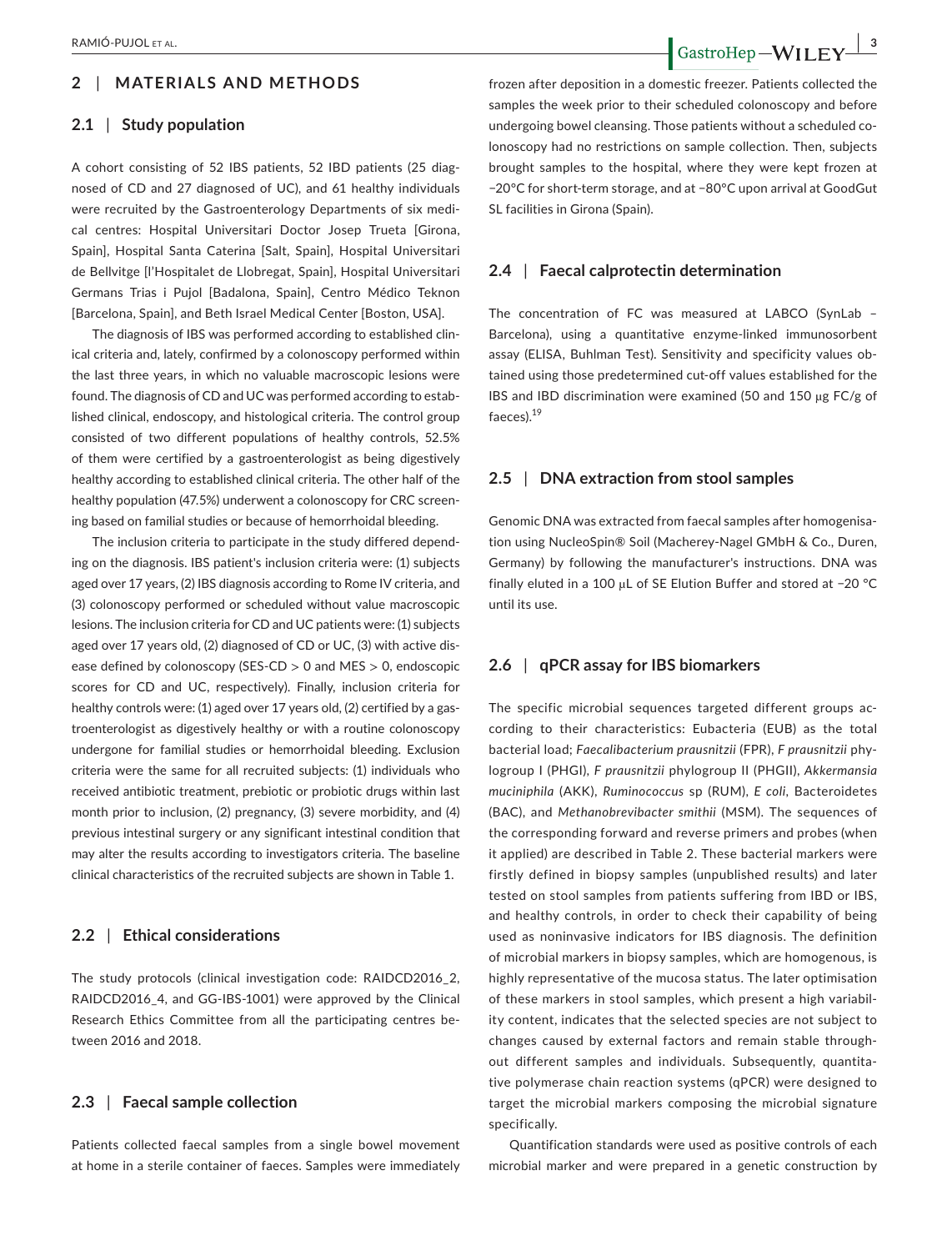#### **TABLE 1** Sample size and clinical characteristics of recruited subjects

|                                       |                                                                                              | <b>IBD</b>                                                                       |                                                                                      |                                                                                                                                                                |
|---------------------------------------|----------------------------------------------------------------------------------------------|----------------------------------------------------------------------------------|--------------------------------------------------------------------------------------|----------------------------------------------------------------------------------------------------------------------------------------------------------------|
|                                       | <b>IBS</b>                                                                                   | <b>Crohn's Diseases</b>                                                          | <b>Ulcerative Colitis</b>                                                            | <b>Control</b>                                                                                                                                                 |
| N                                     | 52                                                                                           | 25                                                                               | 27                                                                                   | 61                                                                                                                                                             |
| Gender [M/F]                          | 15/37                                                                                        | 14/13                                                                            | 11/14                                                                                | 22/39                                                                                                                                                          |
| Age [years $\pm$ SD], yr <sup>a</sup> | $48.2 \pm 13.6$                                                                              | $51.0 \pm 17.7$                                                                  | $53.9 \pm 15.4$                                                                      | $44.8 \pm 14.0$                                                                                                                                                |
| Smoker [Y/N] <sup>b</sup>             | 11/36                                                                                        | 2/5                                                                              | 4/11                                                                                 | 13/48                                                                                                                                                          |
| Treatment [N, %] <sup>c</sup>         |                                                                                              |                                                                                  |                                                                                      |                                                                                                                                                                |
| No treatment                          | 52 (100)                                                                                     | 1(4.0)                                                                           | 2(7.0)                                                                               | 61 (100)                                                                                                                                                       |
| Mesalazina                            | na                                                                                           | 2(8.0)                                                                           | 8(29.6)                                                                              | na                                                                                                                                                             |
| Moderate<br>immunosuppressant         | na                                                                                           | 12 (48.0)                                                                        | 6(22.2)                                                                              | na                                                                                                                                                             |
| Anti-TNF $\alpha$                     | na                                                                                           | 14 (56.0)                                                                        | 4(14.8)                                                                              | na                                                                                                                                                             |
| Healthy control [N]                   | na                                                                                           | na                                                                               | na                                                                                   | Certified as digestively<br>healthy by a<br>gastroenterologist<br>[32] and underwent a<br>colonoscopy for familial<br>studies or hemorrhoidal<br>bleeding [29] |
| IBS subtype [N] <sup>d</sup>          | Diarrhoeal predominant<br>type [35], Mixed type [5],<br>Constipation predominant<br>type [3] | na                                                                               | na                                                                                   | na                                                                                                                                                             |
| Activity [N, %]                       | na                                                                                           | $25(100)^e$                                                                      | 27 (100) <sup>f</sup>                                                                | na                                                                                                                                                             |
| Disease distribution <sup>g</sup>     | na                                                                                           | Representation of ileal<br>[1], ileocolonic [2] and<br>colonic [21] distribution | Representation of<br>proctitis [3], distal<br>UC [4], extensive or<br>pancolitis [5] | na                                                                                                                                                             |

na, not applicable.

<sup>a</sup> IBD population is significantly older than control population ( $P = 0.008$ ).

 $^{\rm b}$ Smoker condition at the time of sampling was available in 47/52 patients with IBS, 7/25 patients with CD, 15/27 patients with UC, and 61/61 healthy controls.

<sup>c</sup>Medical treatment at the time of sampling was available in 22/25 patients with CD and 15/27 patients with UC.

<sup>d</sup>IBS subtype at the time of sampling was available in 43/52 patients with IBS.

 $\text{e}^{\text{e}}$ Harvey-Bradshaw-Index ≥ 5 and SES-CD ≥ 1.

 $^{\mathsf{f}}$ Partial Mayo Scoring Index ≥ 2 and Endoscopic partial mayo scoring index ≥ 1.

<sup>g</sup>Disease distribution at the time of sampling was available in 24/25 patients with CD and 12/27 patients with UC.

inserting the targeted genetic sequence. The selected sequences of the target species were amplified by qPCR and further introduced in a pGEM-T-Easy cloning Vector by the pGEM-T and pGEM-T-Easy Vector System and following the manufacturer's guidelines. Plasmids were extracted using the NucleoSpin® Plasmid kit (Macherey-Nagel GmbH&Co., Germany). Initial target concentration was inferred, considering the theoretical molecular weight and the size of the construction. Standard curves were obtained from 10-fold serial dilutions of the titrated suspension of plasmids, and ranged from  $10^8$ to  $10^3$  copies/reaction, which corresponds to the linear range for all the reactions.

Quantification of EUB, AKK, RUM, MSM, and BAC was performed by preparing single reactions of each biomarker using GoTaq qPCR Bryt Master mix (GoTaq® qPCR Master Mix, Promega. Madison, USA). Reactions consisted of 10 µL containing 1 X

GoTaq® qPCR Master Mix (Promega), between 200 and 300 nmol/L of each primer (specified in Table 2), and between 12 and 20 ng of genomic DNA template. Quantification of FPR, PHGI, PHGII, and ECO was performed by preparing a single reaction for each biomarker using GoTaq qPCR Probe Master Mix (GoTaq® qPCR Master Mix, Promega. Madison, USA). Reactions consisted of 10 µL containing 1 X GoTaq® qPCR Master Mix (Promega), 300 nmol/L of each primer, between 100 and 250 nmol/L of each probe (specified in Table 2), and between 12 and 20 ng of genomic DNA template. Thermal profiles were different depending on the biomarker analysed (Table 3).

Primers used in this study were purchased from Macrogen (Macrogen, Seoul, South Korea). All quantitative PCRs were run on an AriaMx Real-time PCR System (Agilent Technologies, Santa Clara, USA). A melting curve step was added at the end of each qPCR when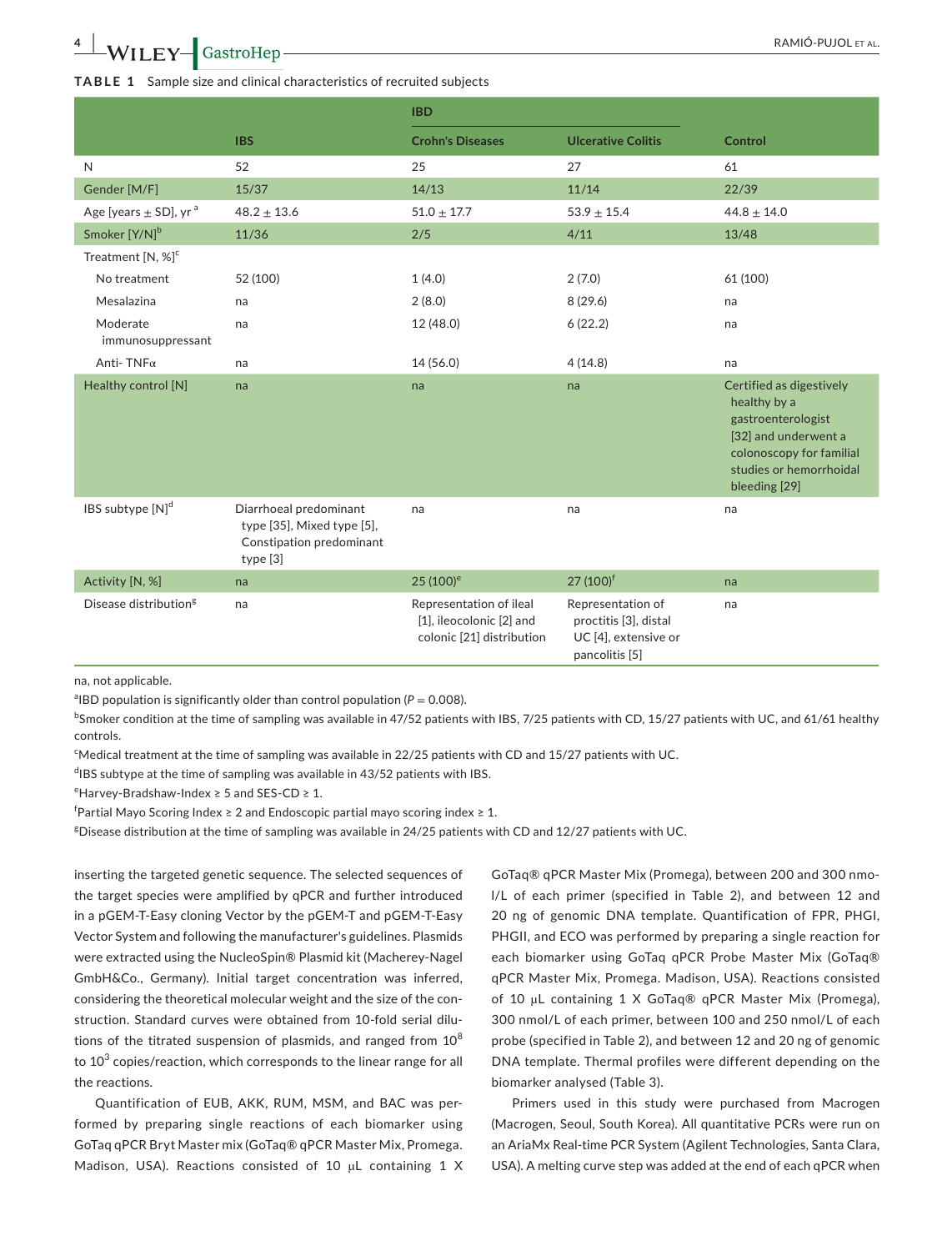**TABLE 2** Probes, forward and reverse primers used in this study

| <b>Target</b> | <b>Primers</b> | Sequence 5'-3'                            | <b>Final Conc.</b><br>(nM) | <b>References</b> |
|---------------|----------------|-------------------------------------------|----------------------------|-------------------|
| <b>EUB</b>    | EUB F          | ACTCCTACGGGAGGCAGCAGT                     | 200                        | Modified          |
|               | EUB R          | <b>GTATTACCGCGGCTGCTGGCAC</b>             | 200                        | from 39           |
| <b>FPR</b>    | Fpra F         | <b>TGTAAACTCCTGTTGTTGAGGAAGATAA</b>       | 300                        | 25                |
|               | Fpra_R         | <b>GCGCTCCCTTTACACCCA</b>                 | 300                        |                   |
|               | Fpra_PR        | FAM-CAAGGAAGTGACGGCTAACTACGTGCCAG-TAMRA   | 250                        |                   |
| <b>PHGs</b>   | PGH F          | CTCAAAGAGGGGGACAACAGTT                    | 900                        | 18                |
|               | PHG_R          | <b>GCCATCTCAAAGCGGATTG</b>                | 900                        |                   |
|               | PHGI PR        | TAAGCCCACGACCCGGCATCG                     | 300                        |                   |
|               | PHGII PR       | HEX-TAAGCCCACRGCTCGGCATC-BHQ1             | 300                        |                   |
| <b>ECO</b>    | Eco F          | CATGCCGCGTGTATGAAGAA                      | 300                        | 40                |
|               | $Eco_R$        | CGGGTAACGTCAATGAGCAAA                     | 300                        |                   |
|               | Eco_PR         | FAM-TATTAACTTTACTCCCTTCCTCCCCGCTGAA-TAMRA | 100                        |                   |
| <b>AKK</b>    | Akk F          | CAGCACGTGAAGGTGGGGAC                      | 250                        | 41                |
|               | Akk_R          | <b>CCTTGCGGTTGGCTTCAGAT</b>               | 250                        |                   |
| <b>RUM</b>    | Rum F          | <b>GGCGGCYTRCTGGGCTTT</b>                 | 250                        | 42                |
|               | $Rum_R$        | <b>CCAGGTGGATWACTTATTGTGTTAA</b>          | 250                        |                   |
| <b>MSM</b>    | Msm F          | ACGCAGCTTAAACCACAGTC                      | 200                        | This study        |
|               | Msm R          | AAAGACATTGACCCRCGCAT                      | 200                        |                   |
| <b>BAC</b>    | Bac F          | CRAACAGGATTAGATACCCT                      | 300                        | 43                |
|               | Bac R          | <b>GGTAAGGTTCCTCGCGTAT</b>                | 300                        |                   |

Abbreviations: EUB, Eubacteria; FPR, *F prausnitzii*; PHGI, *F prausnitzii* phylogroup I; PHGII, *F prausnitzii* phylogroup II; ECO, *E coli*; AKK, *Amuciniphila*; RUM, *Ruminococcus* sp, MSM, *M smithii*; BAC, Bacteroidetes.

**TABLE 3** Thermal profiles used for the amplification according to the biomarkers

|                       |                 | <b>Denaturing</b>               |                      | Annealing and<br><b>Extension</b> |                |  |
|-----------------------|-----------------|---------------------------------|----------------------|-----------------------------------|----------------|--|
| Microbial<br>markers  | Total<br>cycles | T <sup>a</sup><br>$(^{\circ}C)$ | <b>Time</b><br>(min) | $T^a$ (°C)                        | Time (min)     |  |
| <b>EUB</b>            | 40              | 95                              | 10:00                | 95<br>54                          | 00:15<br>01:00 |  |
| FPR. ECO              | 40              | 95                              | 10:00                | 95<br>60                          | 00:15<br>01:00 |  |
| PHGI, PHGII           | 40              | 95                              | 10:00                | 95<br>64                          | 00:15<br>01:00 |  |
| AKK. RUM.<br>MSM, BAC | 40              | 95                              | 10:00                | 95<br>60                          | 00:15<br>01:00 |  |

Abbreviations: EUB, Eubacteria; FPR, *F prausnitzii*; PHGI, *F prausnitzii* phylogroup I; PHGII, *F prausnitzii* phylogroup II; ECO, *E coli*; AKK, *Amuciniphila*; RUM, *Ruminococcus* sp; MSM, *M smithii*; BAC, Bacteroidetes.

GoTaq qPCR Bryt Master Mix was used to verify the presence of the expected amplicon size as well as to control primer dimer formation. Data were collected and analysed with the Aria Software version 1.5 (Agilent Technologies, Santa Clara, USA). All samples were amplified in duplicates, which were considered valid when the difference between threshold cycles (*Ct*) was less than 0.6 or than 1.0 at Ct lower

or higher than 28, respectively. Moreover, a nontemplate control reaction was included in each qPCR run.

#### **2.7** | **Statistical analysis**

Data normality was assessed through the Kolmogorov-Smirnov test. The nonparametric Kruskal-Wallis and Mann-Whitney tests were used to analyse differences amongst groups or pairwise comparisons, respectively. All comparisons using microbial markers were performed between the relative abundances, which were normalised by the total bacterial load abundances.

The receiver operating characteristic (ROC) curve analysis was applied to determine the usefulness of each biomarker to distinguish between IBS and no IBS (IBD or healthy controls). The accuracy of discrimination was measured by the area under the ROC curve (AUC). Statistical analyses were carried out with the SPSS 23.0 statistical package (IBM, NY, NY). MANOVA (Wilks test) was performed with RStudio after data conversion to the geometrical mean of all the variables for each diagnosis using CoDaPack 2.02.21. Significance levels were established for *P* values ≤ .05.

In this proof-of-concept study, analysis to determine which combination of microbial markers was capable of distinguishing IBS patients from those healthy controls and IBD patients was performed. The methodology used consisted of initial training with the 70% of a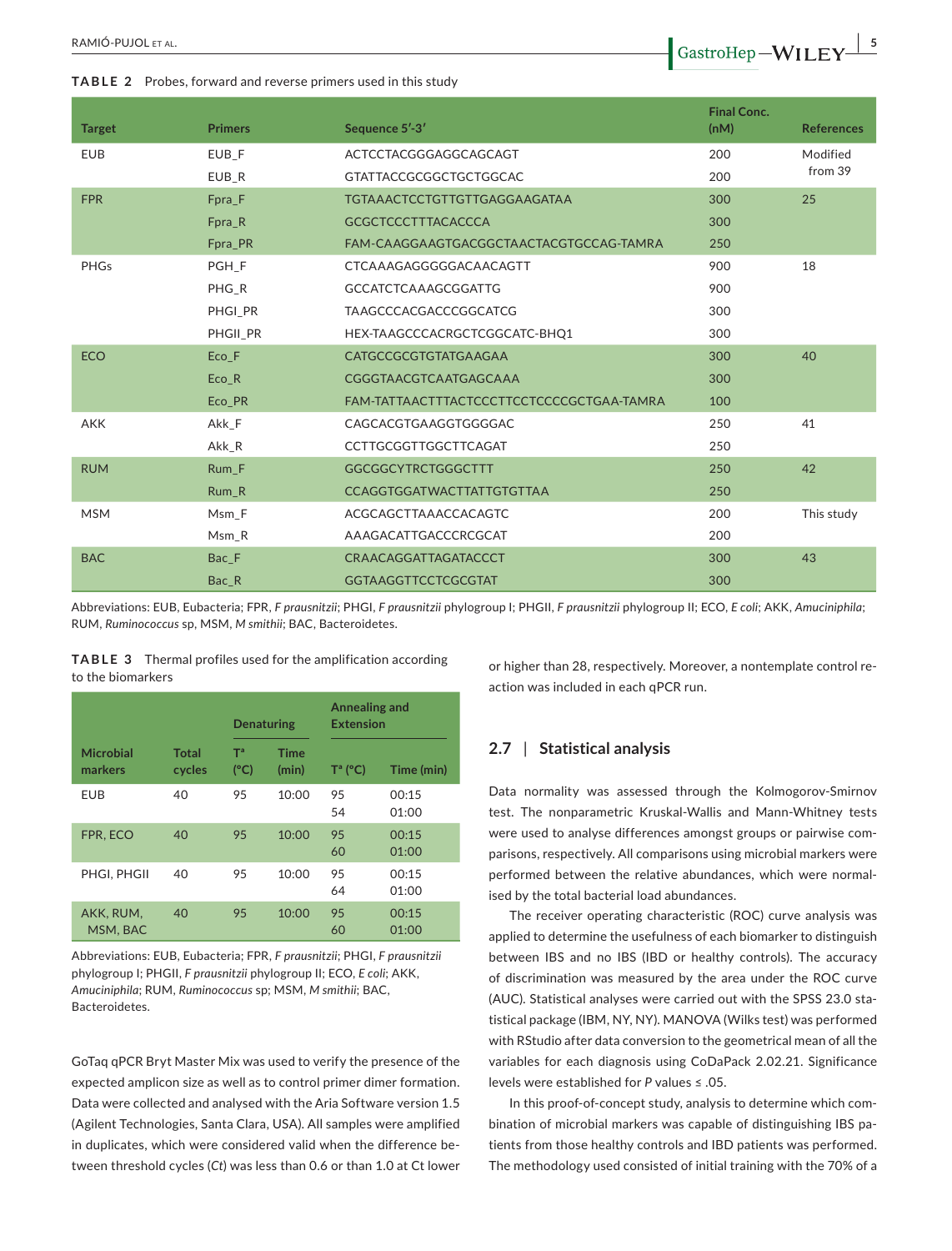**6 |**  RAMIÓ-PUJOL et al.

random partition of the data set and further validation with the 30% left of the data set. RAID-Dx was eventually designed by the combination of eight bacterial markers and one archaeal marker. The final algorithm is based on a Decision Abundance (DA) calculated using the following equation:

$$
DA = \frac{\frac{Ct_{ind} - b_{ind}}{m_{ind}}}{\frac{Ct_{EUB} - b_{EUB}}{m_{EUB}}}
$$
(1)

where *Ct* is the threshold cycle; *b* is the intercept point; *m* is the slope; *ind*, is the microbial marker; and EUB are eubacteria (total bacterial load). The values for each biomarker are listed in Table 4.

The sample size effects have been calculated using G\*Power 3.1.9.2 program, module: Many groups: ANOVA: One way (one independent variable), F tests. The effect size set as large ( $f = 0.4$ ) according to criteria described by Cohen, $^{20}$  the level of significance set to 5%, and the N sample of the cohort (165) were used in order to compute the achieved power by selecting post hoc analysis. The statistical power of this proof-of-concept is 99.7%.

Sensitivity, specificity, positive predictive values (PPV), and negative predictive values (NPV) of the designed algorithm were calculated using the software Epidat 3.1 (SERGAS, Xunta de Galicia, Spain).

## **3** | **RESULTS**

## **3.1** | **Faecal microbial markers in irritable bowel syndrome patients**

Eubacteria have been used to normalise the abundance of all the microbial markers as the total bacterial load in order to avoid data bias. The relative abundance of each microbial marker has been analysed, and significant differences amongst diagnoses were found (Figure 1). PHGII showed significant differences amongst all the diagnoses (*P* < .001) being higher in healthy controls and lower in IBD patients. Patients diagnosed with IBS showed a lower relative abundance of BAC than healthy controls and IBD patients (*P* = .005 and *P* = .001, respectively), indicating its potential as an IBS biomarker. Besides, two different microbial markers have been shown to be less abundant in IBD patients when compared to healthy controls and IBS patients, AKK (*P* < .001 and *P* = .009, respectively) and

MSM ( $P < .001$  and  $P = .002$ , respectively). RUM has been shown to be a good biomarker to differentiate healthy controls, since it presented higher relative abundance than in IBS ( $P = .023$ ) or IBD (*P* < .001). Also, PHGI presented significant differences between healthy controls and IBD ( $P = .018$ ). Finally, the total bacterial load presented no significant differences between any of the compared populations  $(P = .434)$ .

A more in-depth exploratory data analysis was performed comparing the relative abundance of all microbial markers amongst the studied diagnosis. The geometrical mean of all the variables was calculated and compared to the overall mean for each diagnosis (Figure 2). Significant differences are found amongst all diagnoses (MANOVA—Wilks test: *P* value < .001). As shown in the figure, healthy controls and IBD patients presented an inverse relationship amongst the analysed microbial markers. In healthy controls, beneficial species such as *F prausnitzii* and its phylogroups, *A muciniphila* and *Ruminococcus* sp, are more predominant compared to pro-inflammatory microbial marker (*E coli*) and Bacteroidetes. This pattern is found to be opposite to that observed in IBD. Observing IBS pattern, it is found between that of healthy controls and the one of the IBD, showing less variation than the other two populations, except for Bacteroidetes, which could be a good IBS indicator.

Receiver operating characteristic curves analysis was performed to test the accuracy of the different biomarkers presenting abundances significantly different amongst the studied populations, more specifically to differentiate IBS patients from the others. In line with the results observed in Figure 2, the best AUC was obtained by BAC with a value of 0.670, producing a sensitivity and specificity of 65.4% and 59.3%, respectively.

ROC curves analysis confirmed that the reduction of a single species load in IBS patients is insufficient for diagnostics purposes.

## **3.2** | **Microbial markers vs faecal calprotectin for the differential diagnosis of IBS and IBD**

Receiver operating characteristics curves analysis was performed to test the accuracy of those biomarkers, which showed abundances significantly different between the two populations (Figure 3). The best results of AUC were obtained with BAC with a value of 0.689, followed by MSM with a value of 0.680. However, faecal calprotectin obtained the highest AUC, with a value of 0.874 (Table 5). Despite the highest AUC

**TABLE 4** Slope and intercept point (m and b from Equation 1) with efficiency and r<sup>2</sup> for each microbial marker

|                        | <b>EUB</b> | <b>FPR</b> | <b>PHGI</b> | <b>PHGII</b> | <b>ECO</b> | <b>AKK</b> | <b>RUM</b> | <b>MSM</b> | <b>BAC</b> |
|------------------------|------------|------------|-------------|--------------|------------|------------|------------|------------|------------|
| Slope (m)              | $-3.25$    | $-3.27$    | $-3.62$     | $-3.48$      | $-3.25$    | $-3.48$    | $-3.27$    | $-3.41$    | $-3.25$    |
| Intercept point<br>(b) | 38.29      | 41.15      | 42.63       | 43.32        | 41.52      | 39.55      | 35.96      | 38.53      | 37.58      |
| Efficiency             | 103.12     | 102.09     | 88.91       | 93.89        | 103.12     | 93.97      | 102.49     | 97.18      | 103.28     |
| $R^2$                  | 0.999      | 0.998      | 0.999       | 0.998        | 0.999      | 0.999      | 0.999      | 0.998      | 0.997      |

Abbreviations: EUB, Eubacteria; FPR, *F prausnitzii*; PHGI, *F prausnitzii* phylogroup I; PHGII, *F prausnitzii* phylogroup II; ECO, *E coli*; AKK, *Amuciniphila*; RUM, *Ruminococcus* sp; MSM, *M smithii*; BAC, Bacteroidetes.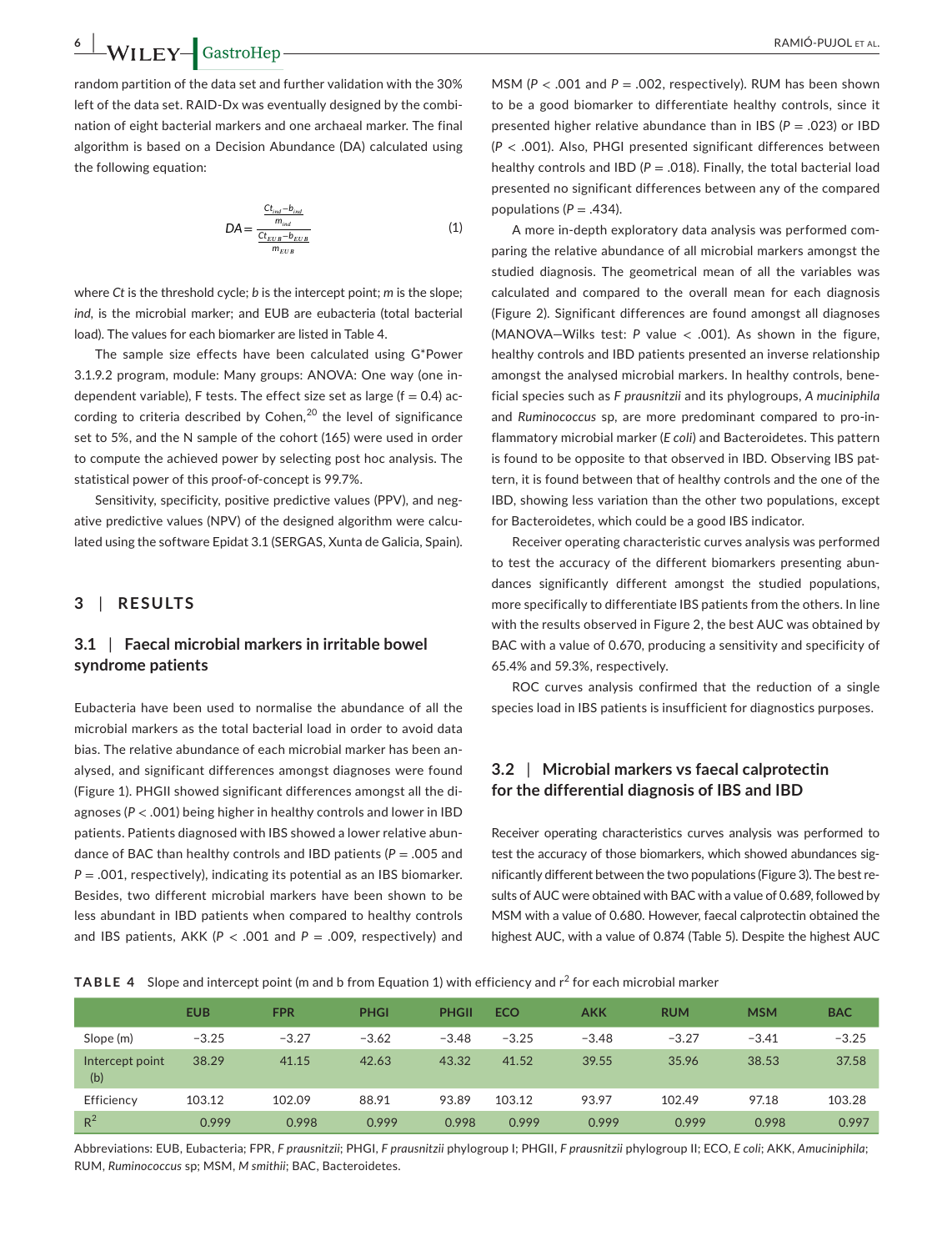

FIGURE 1 Relative abundances (Ct<sub>marker</sub> – Ct<sub>EUB</sub>) of the analysed microbial markers (*F prausnitzii* (FPR), *F prausnitzii* phylogroup I (PHGI), *F prausnitzii* phylogroup II (PHGII), *E coli* (ECO), *Amuciniphila* (AKK), *Ruminococcus* sp (RUM), *M smithii* (MSM), and Bacteroidetes (BAC)); for healthy controls (H), patients with Irritable Bowel Syndrome (IBS) and patients with Inflammatory Bowel Disease (IBD). The relative abundance is read inversely, as higher the value, lower the abundance, and vice versa. Significance levels are described as \**P* value < .05; \*\**P* value < .01; and \*\*\**P* value < .001



**FIGURE 2** Geometrical mean for each of the three diagnoses (healthy controls – Control, Irritable Bowel Syndrome – IBS, Inflammatory Bowel Disease – IBD) compared with the overall mean. *F prausnitzii* (FPR), *F prausnitzii* phylogroup I (PHGI), *F prausnitzii* phylogroup II

value, the sensitivity obtained for IBS diagnosis at the pre-determined cut-off of 50 µg/g of faeces was lower than that obtained with the analysed microbial markers. The specificity value calculated for the IBD diagnosis confirms that FC is an excellent biomarker for IBD. Sometimes, medical doctors hesitate about the diagnosis when FC values are between 50 and 150 µg/g of faeces; thus, frequently, the test is repeated when this situation appears. Therefore, 150 µg/g of faeces is also considered another pre-determined cut-off. In our cohort, this cut-off obtained a sensitivity and specificity of 76.0% and 83.3%, respectively.

ROC curves analysis showed that a single species relative load in IBS could present high values of sensitivity; however, the specificity is highly reduced when compared to FC, the currently used methodology.

## **3.3** | **RAID-Dx algorithm development and validation**

An algorithm combining the previously analysed biomarkers was developed in order to differentiate IBS patients from IBD patients and healthy controls, and lately validated. As commented above, in this proof-of-concept, initial training with 70% of a random partition of the data set was used for the definition of the algorithm, and the remaining 30% of the data was used for its validation (Table 6).

The development of the RAID-Dx algorithm was focused on obtaining higher sensitivity and specificity values to diagnose IBS. The combination of the relative abundance of the above described eight functional species led to the achievement of an algorithm with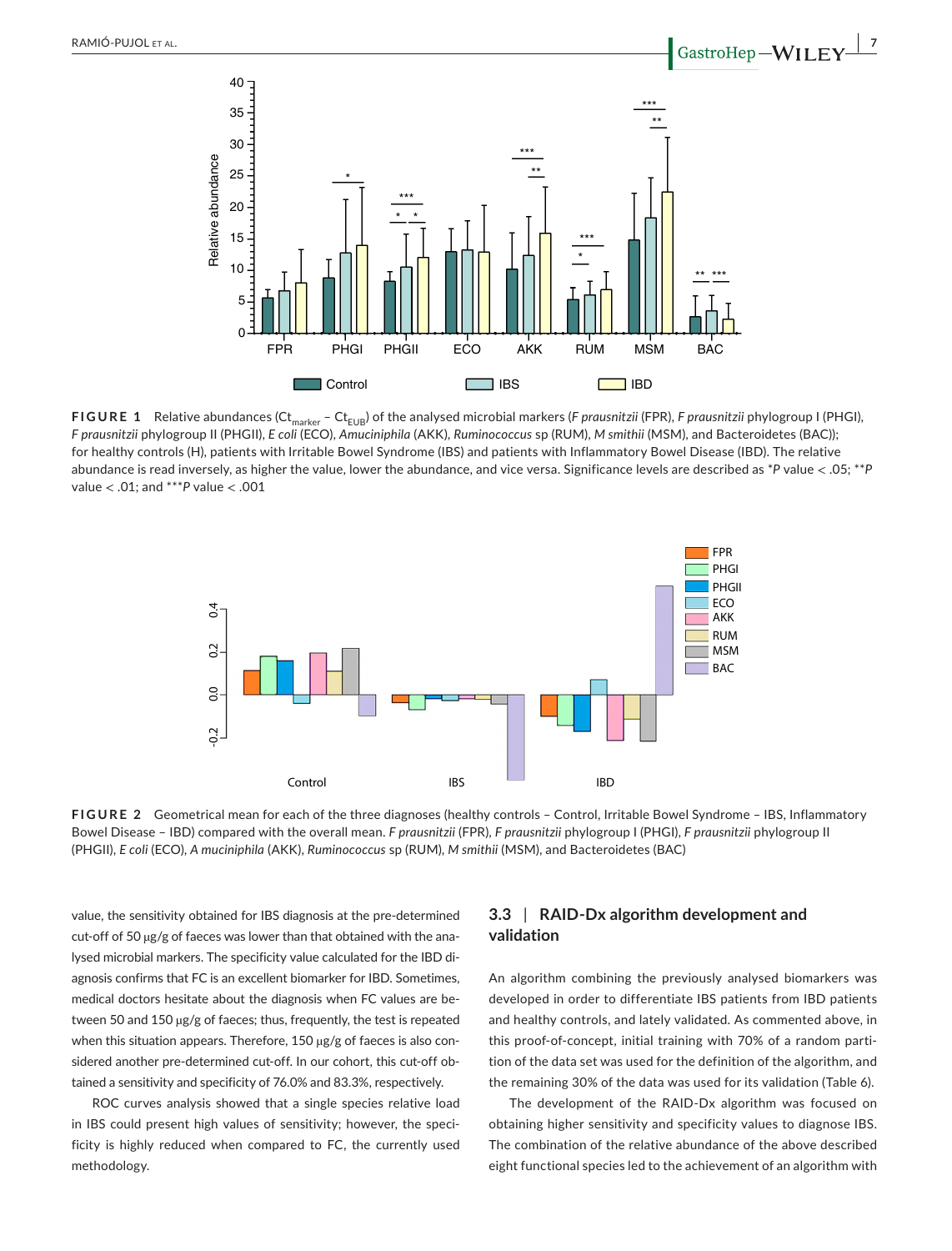

**FIGURE 3** Receiver operator curve (ROC) comparing relative abundance of *F prausnitzii* (orange curve)*, F prausnitzii* phylogroup I (dark blue curve)*, F prausnitzii* phylogroup II (green curve)*, E coli* (pink curve)*, A muciniphila* (grey curve)*, Ruminococcus* sp (purple curve)*, M smithii* (yellow curve), Bacteroidetes (light blue curve), and Faecal Calprotectin (black curve) for IBS and IBD patient's discrimination

**TABLE 5** Diagnostic performance of *F prausnitzii* (FPR), *F prausnitzii* phylogroup I (PHGI), *F prausnitzii* phylogroup II (PHGII), *E coli* (ECO), *A muciniphila* (AKK), *Ruminococcus* sp (RUM), *Msmithii* (MSM), Bacteroidetes (BAC), and faecal calprotectin (FC) at a predetermined cut-off of 50 and 150 µg/g of faeces

|                                                      | <b>AUC</b> | <b>Sensitivity</b><br>$(\%)$ | <b>Specificity</b><br>$(\%)$ |
|------------------------------------------------------|------------|------------------------------|------------------------------|
| <b>FPR</b>                                           | 0.501      | 50.0                         | 50.0                         |
| <b>PHGI</b>                                          | 0.530      | 51.9                         | 57.7                         |
| PHGII                                                | 0.641      | 67.3                         | 61.5                         |
| <b>ECO</b>                                           | 0.570      | 61.5                         | 65.4                         |
| AKK                                                  | 0.648      | 67.3                         | 61.5                         |
| <b>RUM</b>                                           | 0.585      | 59.6                         | 53.8                         |
| <b>MSM</b>                                           | 0.680      | 67.3                         | 61.5                         |
| <b>BAC</b>                                           | 0.689      | 65.4                         | 61.5                         |
| FC at predetermined cut-<br>off 50 $\mu$ g/g faeces  | 0.874      | 50.0                         | 90.0                         |
| FC at predetermined cut-<br>off 150 $\mu$ g/g faeces | 0.874      | 76.0                         | 83.3                         |

a sensitivity of 91.4% and specificity of 83.3 (Table 7), with which 83.5% of the subjects were classified correctly. When RAID-Dx was applied to the validation subcohort, high values of sensitivity and specificity were maintained; in this case, 73.2% of the subjects were correctly classified. More specifically, RAID-Dx consists of nine ratios: AKK/EUB, FPR/EUB, PHGI/EUB, PHGII/EUB, ECO/ EUB, RUM/EUB, BAC/EUB, MSM/EUB, and (FPR/EUB x ECO/EUB).

When the defined algorithm is only applied to IBS and IBD population, it resulted to a substantial increase of the sensitivity value when compared to FC pre-determined cut-off (training partition of 94.3% and validation partition of 88.2%); whereas specificity, in this case for IBD diagnosis, was maintained.

## **4** | **DISCUSSION**

Functional gastrointestinal disorders most likely exist on a continuum rather than in isolation as separate and discrete disorders, with significant symptoms overlap amongst these conditions. The symptoms of IBS patients can mimic those associated with IBD, posing a challenge for diagnosis.<sup>21</sup> The recently updated Rome IV criteria were designed to facilitate making a positive diagnosis of IBS based on the presence of characteristic symptoms and the absence of objective findings from body imaging or endoscopy.<sup>21</sup>

All IBS symptoms are focused on the intestinal tract causing a modification in the intestinal habit of the patients. Intense metabolic microbial activity, including fermentation, occurs mainly in the proximal colon, where substrate availability is higher than in the distal colon. Also, the availability of substrate declines and the high extraction of free water reduces the diffusion of substrates and microbial products. Thus, the majority of nonabsorbable carbohydrates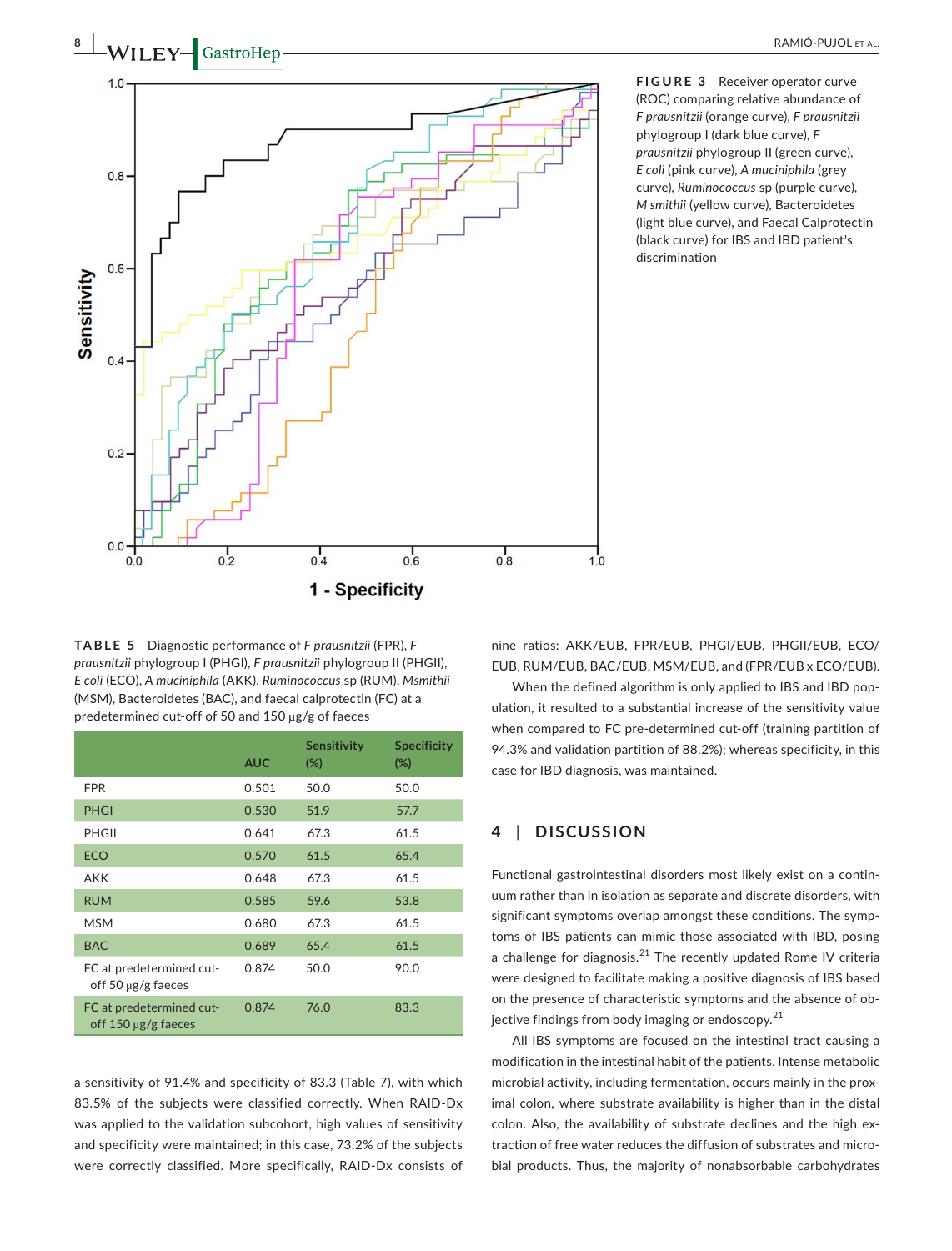| Baseline clinical<br>TABLE 6<br>characteristics of the data set partition:<br>training (70% of the database) and | <b>Partition</b> | <b>Group</b> | $\mathsf{N}$ | <b>Gender</b><br>[M/F] | Age<br>[years $\pm$ SD] <sup><math>\hat{}</math></sup> | Subtype [N]                                                                                                                                                                                                                                                                                                                                |
|------------------------------------------------------------------------------------------------------------------|------------------|--------------|--------------|------------------------|--------------------------------------------------------|--------------------------------------------------------------------------------------------------------------------------------------------------------------------------------------------------------------------------------------------------------------------------------------------------------------------------------------------|
| validation (30% of the database)                                                                                 | Training         | <b>IBS</b>   | 35           | 10/25                  | $47.3 \pm 13.5$                                        | <b>NA</b>                                                                                                                                                                                                                                                                                                                                  |
|                                                                                                                  |                  | <b>IBD</b>   | 35           | 19/16                  | $54.1 \pm 16.3$                                        | Crohn's Disease [17]<br>Ulcerative Colitis [18]                                                                                                                                                                                                                                                                                            |
|                                                                                                                  |                  | Control      | 43           | 14/29                  | $45.3 \pm 13.6$                                        | Certified by a<br>gastroenterologist as<br>digestively healthy [22]<br>Underwent a<br>colonoscopy for<br>familial studies or<br>hemorrhoidal bleeding<br>$[21]$                                                                                                                                                                            |
|                                                                                                                  | Validation       | <b>IBS</b>   | 17           | 5/12                   | $50.2 \pm 14.2$                                        | <b>NA</b>                                                                                                                                                                                                                                                                                                                                  |
|                                                                                                                  |                  | <b>IBD</b>   | 17           | 6/11                   | $49.4 \pm 16.8$                                        | Crohn's Disease [8]<br>Ulcerative Colitis [9]                                                                                                                                                                                                                                                                                              |
|                                                                                                                  |                  | Control      | 18           | 8/10                   | $43.6 \pm 15.4$                                        | Certified by a<br>gastroenterologist as<br>digestively healthy [10]<br>Underwent a<br>colonoscopy for<br>familial studies or<br>hemorrhoidal bleeding<br>$[8] % \includegraphics[width=0.9\columnwidth]{figures/fig_00.pdf} \caption{Schematic plot of the top of the top of the top of the top of the top of the right.} \label{fig:2} %$ |

Abbreviation: NA, not apply.

 $*$ IBD population is significantly older than control population in training partition ( $P = 0.013$ ).

#### **TABLE 7** Diagnostic performance of RAID-Dx in the proof-of-concept study ( $N = 165$ )

|                 | <b>IBS</b> diagnosis                       |                                                           | <b>IBS and IBD discrimination</b>                 |                                                   |  |  |
|-----------------|--------------------------------------------|-----------------------------------------------------------|---------------------------------------------------|---------------------------------------------------|--|--|
|                 | Algorithm definition<br>$(training - 70%)$ | <b>Algorithm validation</b><br>$\left($ validation - 30%) | <b>Algorithm definition</b><br>$(training - 70%)$ | <b>Algorithm validation</b><br>(validation - 30%) |  |  |
| Sensitivity (%) | 91.4                                       | 82.4                                                      | 94.3                                              | 88.2                                              |  |  |
| Specificity (%) | 83.3                                       | 85.7                                                      | 88.6                                              | 94.1                                              |  |  |
| <b>PPV (%)</b>  | 71.1                                       | 73.7                                                      | 89.2                                              | 93.8                                              |  |  |
| <b>NPV (%)</b>  | 95.6                                       | 90.9                                                      | 93.9                                              | 89.0                                              |  |  |

Abbreviations: Sensitivities, specificities, Positive Predictive Value (PPV), and Negative Predictive Value (NPV) of the algorithm in its definition and validation phases for IBS diagnosis and IBS vs IBD population discrimination.

are fermented in the proximal colon by saccharolytic bacteria, mainly by primary fermenters like Bacteroidetes.<sup>22</sup> The bacteria belonging to this phylum are a cornerstone of the homeostasis in a healthy gut since they are linked to specific metabolic functions regarding nutrient digestion and calorie absorption, $22$  which may influence human health, making them good candidates to be part of RAID-Dx. Besides, three representatives of the mucolytic group have been selected: *A muciniphila*, *F prausnitzii, F prausnitzii* phylogroup I, *F prausnitzii* phylogroup II, and *Ruminococcus* sp The presence of a conspicuous layer of intestinal mucus may help the ecosystem in two different ways: harbouring protective and mucus promoter bacteria, while keeping the transient harmful bacteria away from the inflammatory triggers of the mucosa membrane, and facilitating the intestinal transit. $^{23}$  Therefore, the presence of these five bacterial markers is associated with a healthy microbial profile which, in turn, exerts a major effect on physiological functions and homeostasis of the intestine. A decrease in their abundance has been repeatedly reported to be associated with functional bowel disorders.<sup>10,24-30</sup>

On the other side, *E coli* has been found in the mucus layer, close to the intestinal epithelial cells and in ulcers of both CD and UC patients, with a higher proportion when compared to healthy controls or IBS patients.25,31-33 These studies indicate that *E coli* is one of the main modulators of intestinal inflammation, and its use as a bacterial marker for diagnosis is, therefore, required. Last, *M smithii* was selected because it is the predominant methanogen (methane producer archaea) of the human intestine. It plays an important role in the efficiency of polysaccharide digestion by the consumption of the final products of bacterial fermentation.<sup>34</sup> Likewise, observational studies show a strong association between delayed intestinal transit and the production of methane, and an association between low abundances of methanogens and diarrheic IBS has been also reported.<sup>35,36</sup> The intestinal microbiota, like any other ecosystem, is defined by a community of living organisms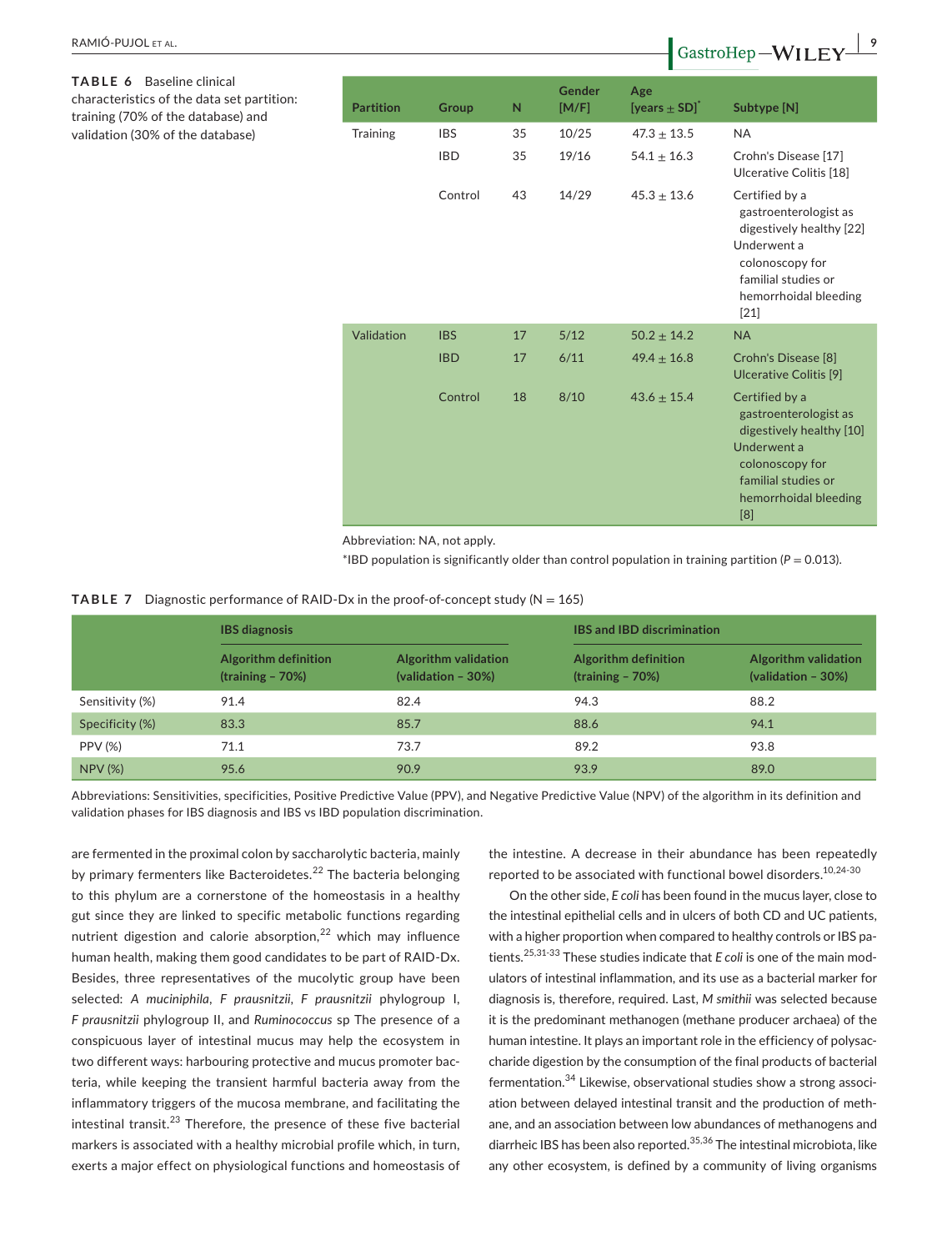**10 |**  RAMIÓ-PUJOL et al.

in conjunction with the nonliving components of their environment. Changes or effects that may occur either due to environment modification or in the balance of the intestinal microbiota will not only affect a single species but the whole system as it was observed in IBD.<sup>37</sup> Therefore, the combination of different species provides more robust and reliable results in the diagnosis of different diseases.

Currently, FC is the most widely used faecal marker, both in primary and secondary care, for differentiating IBS from IBD due to its high accuracy in ruling out intestinal inflammation.<sup>19</sup> As commented, a value of 50 µg FC/g of faeces has been the most commonly adopted cut-off. In the review by *Mumolo* et al,<sup>19</sup> which evaluates FC testing for distinguishing between inflammatory and noninflammatory bowel disease at the predetermined cut-off, FC showed a pooled sensitivity and specificity for noninflammatory disease diagnosis of 78.8% and 85.0%, respectively. Although the reported specificity value is similar to the one obtained in the present study with FC, the analysed cohort presented a lower sensitivity value than the reported in the literature. Another biomarker capable of differentiating IBS from IBD, although not with such good results as those obtained with FC, is the *IBS test* developed by Pimentel et al,<sup>38</sup> who proved the utility of anti-vinculin and anti-CdtB (Cytolethal distending toxin B) levels to differentiate IBS from IBD patients. As RAID-Dx, *IBS test* favour IBD diagnosis (specificity) obtaining high values for both markers (83.8% and 91.6% for anti-vinculin and anti-CdtB, respectively). However, sensitivity values were lower than 50.0% (32.6% and 43.7%, respectively). RAID-Dx obtained higher sensitivities and specificities when compared to FC and *IBS test* (pooled sensitivity and specificity from training and validation cohort 91.3% and 92.8%, respectively). The proper and reliable performance of RAID-Dx is based on the intestinal microbiota response to the complex multidirectional communication system amongst the different factors involved in IBS pathophysiology.

Therefore, the use of the defined microbial signature as a first-line test for IBS diagnosis could significantly improve disease management and minimise its misdiagnosis, which could result in a reduction of those laboratory and imaging tests that expect a negative result for organic lesions. In a post-pandemic Covid-19 world, it will be of major importance to rely on marker allowing stricter decision-making on colonoscopy performance. Thus, RAID-Dx may become a very promising tool for IBS diagnosis and management.

## **ETHICAL CONSIDERATIONS**

The study protocols (clinical investigation code: RAIDCD2016\_2, RAIDCD2016\_4, and GG-IBS-1001) were approved by the Clinical Research Ethics Committee from all the participating centres between 2016 and 2018. All authors had access to the study data and reviewed and approved the final manuscript.

#### **ACKNOWLEDGEMENTS**

We would like to thank the patients and the Endoscopy Services staff of the six Hospitals included in this study. Inma Vázquez

and Elena Sánchez from the Centro Médico Teknon and Carme Centelles from the Rambla Just Oliveres outpatient's clinic (Hospital Universitari de Bellvitge) are also acknowledged for assistance in samples and patients' management. This work was supported by Neotec [EXP - 00085786 / SNEO-20151529] and Pla de Doctorats Industrials of Generalitat de Catalunya [2015 DI 028].

*Declaration of personal interests*: Prof. Garcia-Gil, Dr Aldeguer, Dr Serra-Pagès, Dr Serrano, Dr Ramió-Pujol, Mr Amoedo, Dr Malagón are employees from GoodGut, company who has received private and public funding. Prof. Garcia-Gil, Dr Aldeguer, Dr Serra-Pagès, Dr Serrano, Dr Ramió-Pujol, Mr Amoedo, Dr Malagón report grants from MINECO and from Generalitat de Catalunya, during the conduct of the study. Prof. Garcia-Gil, Dr Aldeguer, and Dr Serra-Pagès are also GoodGut shareholders, outside the submitted work; and all of them have one licensed patent to GoodGut: PCT/EP2016/069188. The rest of the authors have nothing to disclose.

*Declaration of funding interests*: This work was supported by Neotec [EXP - 00085786 / SNEO-20151529] and Pla de Doctorats Industrials of Generalitat de Catalunya [2015 DI 028].

#### **AUTHORSHIP**

*Guarantor of the article*: Dr Xavier Aldeguer.

*Author contributions*: Sara Ramió-Pujol: study design, study conduction, data analysis, data interpretation, and drafting the manuscript. Joan Amoedo: study design, study conduction, sample analysis, data analysis, and data interpretation. Mariona Serra-Pagès: research idea, study design, data interpretation, and supervision and drafting the manuscript. Leyanira Torrealba: patient recruitment, and data acquisition. Anna Bahí: data acquisition. Marta Serrano: study design, and study conduction. Marta Malagón: data acquisition and sample analysis. Gemma Ibáñez-Sanz: patient recruitment and data acquisition. Pau Gilabert: patient recruitment and data acquisition. Ingrid Marin: patient recruitment and data acquisition. Paola Torres: patient recruitment and data acquisition. Fiorella Cañete: patient recruitment and data acquisition. Miriam Mañosa: patient recruitment and data acquisition. Ariadna Clos: patient recruitment and data acquisition. Josep Oriol Miquel-Cusachs: patient recruitment and data acquisition. David Busquets: patient recruitment and data acquisition. Miriam Sàbat: patient recruitment and data acquisition. Jordi Serra: patient recruitment and data acquisition. Alan C. Moss: patient recruitment and data acquisition. Eugeni Domènech: patient recruitment and data acquisition. Jordi Guardiola: patient recruitment and data acquisition. Fermin Mearin: patient recruitment, data acquisition and supervision, and drafting the manuscript. Javier Santos: supervision and drafting the manuscript. Librado Jesús Garcia-Gil: research idea, study design, data interpretation and supervision and drafting the manuscript. Xavier Aldeguer: research idea, study design, data interpretation, and supervision and drafting the manuscript.

Each author contributed important intellectual content during manuscript drafting or revision and approved the final draft.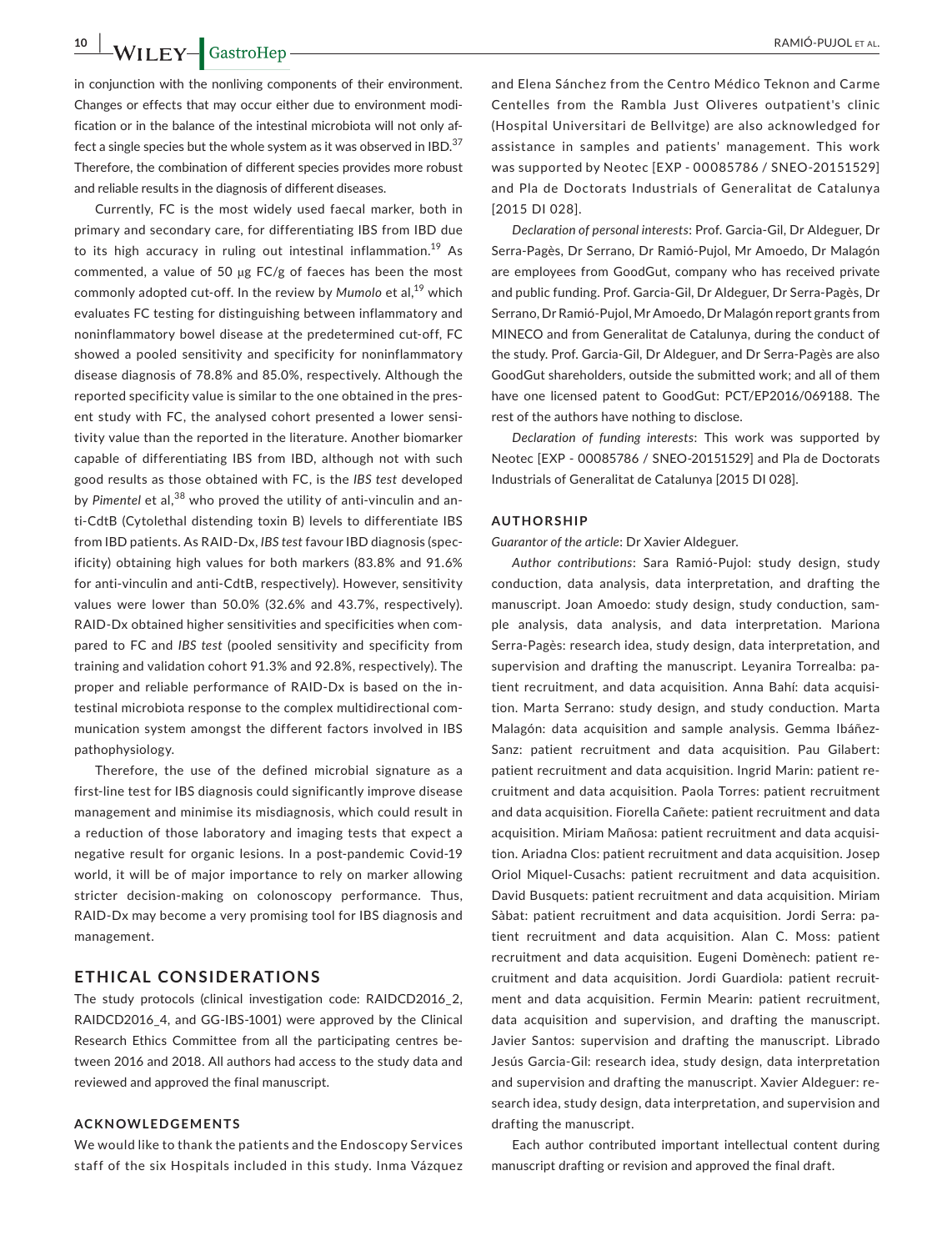#### **ORCID**

*Sara Ramió-P[ujol](https://orcid.org/0000-0003-2186-6463)* <https://orcid.org/0000-0002-9056-6555> *Joan Amoedo* <https://orcid.org/0000-0003-2186-6463> *Marta Malagón* <https://orcid.org/0000-0002-2673-2707> *Gemma Ibáñez[-Sanz](https://orcid.org/0000-0002-9051-2581)* <https://orcid.org/0000-0001-6071-7343> *Miriam Mañosa* <https://orcid.org/0000-0002-9051-2581> *Eugeni Domènech* <https://orcid.org/0000-0002-2315-7196>

## **REFERENCES**

- 1. Lacy BE, Mearin F, Chang L, et al. Bowel disorders. *Gastroenterology*. 2016;150:1393-1407.
- 2. Lacy BE, Mearin F, Chang L, et al. The Rome IV criteria for bowel disorders. *Gastroenterology*. 2016;150:1393-1407.e5.
- 3. Cancarevic I, Rehman M, Iskander B, Lalani S, Malik BH. Is there a correlation between irritable bowel syndrome and lactose intolerance? *Cureus*. 2020;12:e6710.
- 4. Drossman DA, Chang L, Bellamy N, et al. Severity in irritable bowel syndrome: a Rome foundation working team report. *Am J Gastroenterol*. 2011;106:1749-1759.
- 5. Kayar Y, Agin M, Unver N, Dertli R, Kirpinar I. The relation between life quality and subtype of the disease in patients with irritable bowel syndrome. *Ann Med Res*. 2019;26:805-810.
- 6. Thompson WG, Longstreth GF, Drossman DA, Heaton KW, Irvine EJ, Muller-Lissner SA. The road to Rome. *Gastroenterology*. 2006;130:1552-1556.
- 7. Schoepfer AM, Trummler M, Seeholzer P, Seibold-Schmid B, Seibold F. Discriminating IBD from IBS: Comparison of the test performance of fecal markers, blood leukocytes, CRP, and IBD antibodies. *Inflamm Bowel Dis*. 2008;14:32-39.
- 8. Kassinen A, Krogius-Kurikka L, Mäkivuokko H, et al. The fecal microbiota of irritable bowel syndrome patients differs significantly from that of healthy subjects. *Gastroenterology*. 2007;133: 24-33.
- 9. Kerckhoffs APM, Ben-Amor K, Samsom M, et al. Molecular analysis of faecal and duodenal samples reveals significantly higher prevalence and numbers of Pseudomonas aeruginosa in irritable bowel syndrome. *J Med Microbiol*. 2011;60:236-245.
- 10. Ghoshal UC, Shukla R, Ghoshal U, Gwee K-A, Ng SC, Quigley EMM. The gut microbiota and irritable bowel syndrome: friend or foe? *Int J Inflam*. 2012;2012:1–13.
- 11. Jalanka-Tuovinen J, Salojärvi J, Salonen A, et al. Faecal microbiota composition and host-microbe cross-talk following gastroenteritis and in postinfectious irritable bowel syndrome. *Gut*. 2014;63:1737-1745.
- 12. Schwille-Kiuntke J, Enck P, Zendler C, et al. Postinfectious irritable bowel syndrome: follow-up of a patient cohort of confirmed cases of bacterial infection with Salmonella or Campylobacter. *Neurogastroenterol Motil*. 2011;23:e479-e488.
- 13. Halvorson HA, Schlett CD, Riddle MS, Al-Haddad M. Postinfectious irritable bowel syndrome - a meta-analysis. *Am J Gastroenterol*. 2006;101:1894-1899.
- 14. Paula H, Grover M, Halder SL, et al. Non-enteric infections, antibiotic use, and risk of development of functional gastrointestinal disorders. *Neurogastroenterol Motil*. 2015;27(11):1580-1586.
- 15. Pittayanon R, Lau JT, Yuan Y, et al. Gut microbiota in patients with irritable bowel syndrome—a systematic review. *Gastroenterology*. 2019;157:97-108.
- 16. Parkes GC, Brostoff J, Whelan K, Sanderson JD. Gastrointestinal microbiota in irritable bowel syndrome: their role in its pathogenesis and treatment. *Am J Gastroenterol*. 2008;103:1557-1567.
- 17. Salonen A, de Vos WM, Palva A. Gastrointestinal microbiota in irritable bowel syndrome: present state and perspectives. *Microbiology*. 2010;156:3205-3215.
- 18. Lopez-Siles M, Martinez-Medina M, Surís-Valls R, et al. Changes in the abundance of faecalibacterium prausnitzii phylogroups I and II in the intestinal mucosa of inflammatory bowel disease and patients with colorectal cancer. *Inflamm Bowel Dis*. 2016;22:28-41.
- 19. Mumolo MG, Bertani L, Ceccarelli L, et al. From bench to bedside: fecal calprotectin in inflammatory bowel diseases clinical setting. *World J Gastroenterol*. 2018;24:3681-3694.
- 20. Cohen J. *Statistical power analysis for the behavioral sciences*, 2nd edn. NJ: Academic Press; 1988.
- 21. Moayyedi P, Mearin F, Azpiroz F, et al. Irritable bowel syndrome diagnosis and management: a simplified algorithm for clinical practice. *United Eur Gastroenterol J*. 2017;5:773-788.
- 22. den Besten G, van Eunen K, Groen AK, Venema K, Reijngoud D-J, Bakker BM. The role of short-chain fatty acids in the interplay between diet, gut microbiota, and host energy metabolism. *J Lipid Res*. 2013;54:2325-2340.
- 23. Jakobsson HE, Rodríguez-Piñeiro AM, Schütte A, et al. The composition of the gut microbiota shapes the colon mucus barrier. *EMBO Rep*. 2015;16:164-177.
- 24. Png CW, Lindén SK, Gilshenan KS, et al. Mucolytic bacteria with increased prevalence in IBD mucosa augment in vitro utilization of mucin by other bacteria. *Am J Gastroenterol*. 2010;105:2420-2428.
- 25. Lopez-Siles M, Martinez-Medina M, Busquets D, et al. Mucosaassociated Faecalibacterium prausnitzii and Escherichia coli co-abundance can distinguish Irritable Bowel Syndrome and Inflammatory Bowel Disease phenotypes. *Int J Med Microbiol*. 2014;304:464-475.
- 26. Lopez-Siles M, Enrich-Capó N, Aldeguer X, et al. Alterations in the abundance and co-occurrence of akkermansia muciniphila and faecalibacterium prausnitzii in the colonic mucosa of inflammatory bowel disease subjects. *Front Cell Infect Microbiol*. 2018;8: [https://](https://doi.org/10.3389/fcimb.2018.00281) [doi.org/10.3389/fcimb.2018.00281](https://doi.org/10.3389/fcimb.2018.00281)
- 27. Rajilić-Stojanović M, Biagi E, Heilig HGHJ, et al. Global and deep molecular analysis of microbiota signatures in fecal samples from patients with irritable bowel syndrome. *Gastroenterology*. 2011;141:1792-1801.
- 28. Duboc H, Rajca S, Rainteau D, et al. Connecting dysbiosis, bile-acid dysmetabolism and gut inflammation in inflammatory bowel diseases. *Gut*. 2013;62:531-539.
- 29. Sokol H, Pigneur B, Watterlot L, et al. Faecalibacterium prausnitzii is an anti-inflammatory commensal bacterium identified by gut microbiota analysis of Crohn disease patients. *Proc Natl Acad Sci USA*. 2008;105:16731-16736.
- 30. Cremon C, Guglielmetti S, Gargari G, et al. Effect of *Lactobacillus paracasei* CNCM I-1572 on symptoms, gut microbiota, short chain fatty acids, and immune activation in patients with irritable bowel syndrome: a pilot randomized clinical trial. *United Eur Gastroenterol J*. 2018;6:604-613.
- 31. Willing B, Halfvarson J, Dicksved J, et al. Twin studies reveal specific imbalances in the mucosa-associated microbiota of patients with ileal Crohn's disease. *Inflamm Bowel Dis*. 2009;15:653-660.
- 32. Martinez-Medina M, Aldeguer X, Lopez-Siles M, et al. Molecular diversity of Escherichia coli in the human gut: new ecological evidence supporting the role of adherent-invasive E. coli (AIEC) in Crohn's disease. *Inflamm Bowel Dis*. 2009;15:872-882.
- 33. Baumgart DC, Carding SR. Inflammatory bowel disease: cause and immunobiology. *Lancet*. 2007;369:1627-1640.
- 34. Bang C, Weidenbach K, Gutsmann T, Heine H, Schmitz RA. The intestinal archaea methanosphaera stadtmanae and methanobrevibacter smithii activate human dendritic cells. *PLoS One*. 2014;9:e99411.
- 35. Chaudhary PP, Conway PL, Schlundt J. Methanogens in humans: potentially beneficial or harmful for health. *Appl Microbiol Biotechnol*. 2018;102:3095-3104.